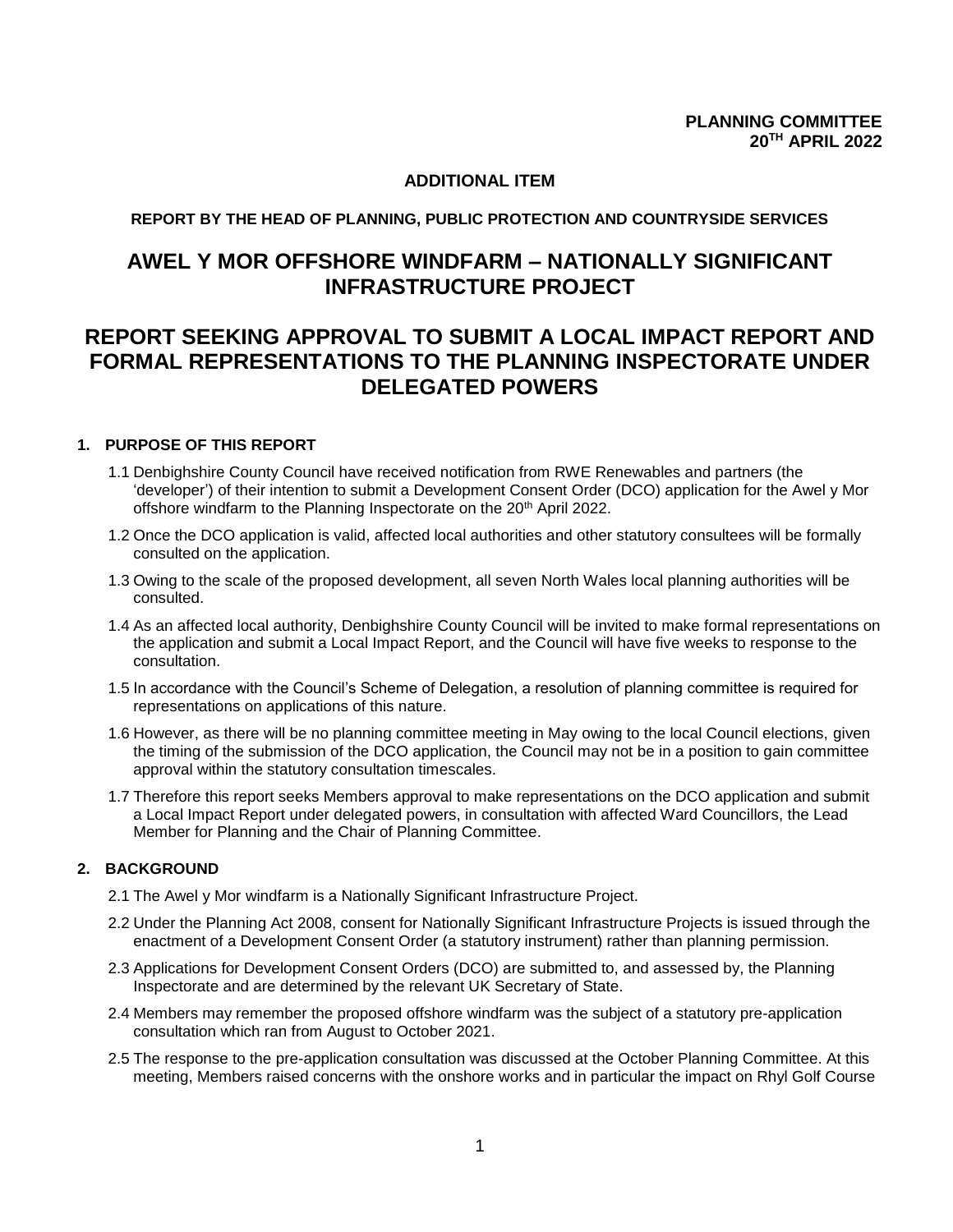and the proposal to build a new substation on an agricultural greenfield site, rather than at a site which is better related to the existing substation developments.

- 2.6 For information, the Council's final response to the pre-application consultation is attached as Appendix 1.
- 2.7 The developer has advised that they have made changes to the development in response to the preapplication consultation, however in advance of the DCO application being submitted, Officers cannot confirm the extent of changes which have been made at this time.

#### **3. THE AWEL Y MOR OFFSHORE WINDFARM PROPOSAL**

- 3.1 The developers are proposing a new offshore windfarm off the coast of North Wales.
- 3.2 The proposed offshore windfarm would be located off the North Wales coast between Colwyn Bay and Llanfairfechan. The scheme would be to the west of the existing Gwynt y Mor offshore windfarm.
- 3.3 The associated onshore works, including an underground high voltage cable and a new substation will form part of the Development Consent Order application.
- 3.4 Members are advised that all onshore works are proposed to be within Denbighshire.
- 3.5 The 'landfall' location is the point where the electricity cable is brought ashore. The landfall location is proposed at Rhyl Golf Course.
- 3.6 A new substation is proposed on agricultural land to the west of the St. Asaph Business.
- 3.7 A high voltage underground cable is proposed to be installed from the landfall location at Rhyl Golf course leading to the new substation at land to the west of St. Asaph Business Park.
- 3.8 A further underground cable and other associated works are also proposed to connect the new substation to the existing Bodelwyddan National Grid substation, which is located on land to the south of Glascoed Road.
- 3.9 The development proposal includes ancillary development such as construction compounds, laydown areas, new tracks and vehicular accesses at the landfall location, along the cable corridor and at the substation site.

#### **4. FORMAL REPRESENTATIONS**

- 4.1 The Council will be invited to comment on the merits of the development proposal. Representations can raise material planning considerations which the Council wishes to bring to the attention of the Planning Inspectorate, and the Council may wish to formally support or object to the proposal.
- 4.2 The Local Impact Report can be used to inform any representations the Council wishes to raise.

#### **5. LOCAL IMPACT REPORT**

5.1 Affected local planning authorities will be invited to submit a Local Impact Report.

- 5.2 The Local Impact Report is a written report detailing the likely impact of the proposed development on any part of the authority's area, based on their existing body of local knowledge and robust evidence of local issues, and should list the impacts and their relative importance.
- 5.3 The Local Impact Report is meant to give a factual, objective view of the impacts of the proposed development on the area in question. The impacts should be presented in terms of their positive, neutral and negative effects.
- 5.4 The report is distinct from any representation a local authority may make on the merits of an application. A local authority or individual Councillor may submit a separate representation on the merits of the application.
- 5.5 The Local Impact Report may draw attention to matters raised with the local planning authority by interested parties or community groups, but only if the authority considers those matters to be planning considerations that should be included in the report.
- 5.6 In producing a Local Impact Report, the local authority is not required to carry out its own consultation with the community.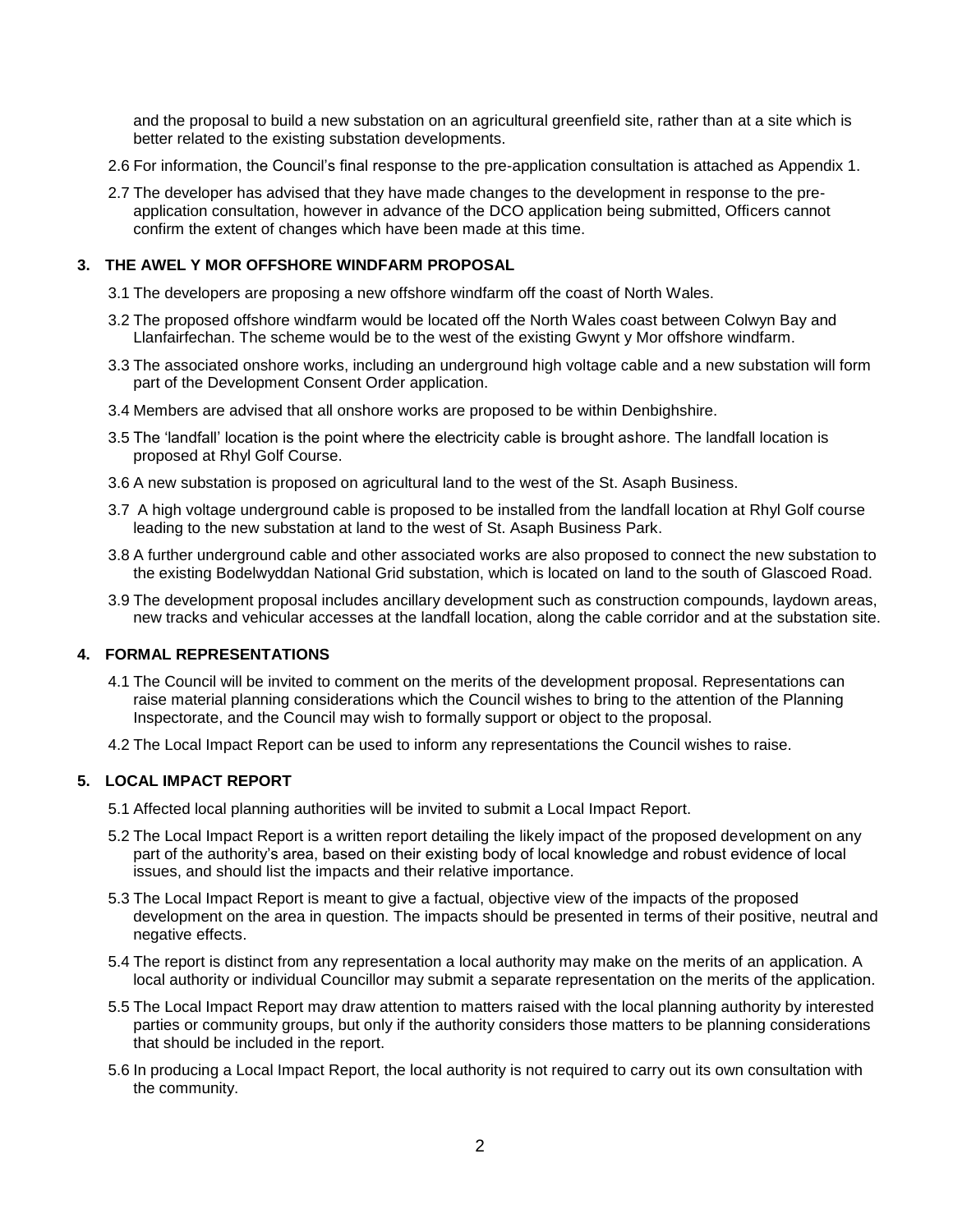- 5.7 As the application is yet to be submitted to the Planning Inspectorate, the Local Impact Report has not been finalised at the time of writing this report.
- 5.8 The developer has however agreed to cover the cost of an independent landscape consultant to carry out an appraisal of the impact of the proposed onshore substation to inform the Council's assessment of the impact on landscape character and visual amenity with respect to Denbighshire interests. Accordingly Land Use Consultants Ltd were commissioned to carry out an Onshore Substation Review, and a copy is attached as Appendix 2 to this report for Members information.

#### **6. RESOLUTION**

- 6.1 Approval is sought from Committee for Officers to submit representations and a Local Impact Report to the Planning Inspectorate under delegated powers, in consultation with the Members.
- 6.2 Officers would suggest the draft written representations and Local Impact Report are circulated with affected Ward Councillors, Lead Member for Planning and Chair of Planning Committee for their consideration prior to submission to the Planning Inspectorate.
- 6.3 Members are therefore requested to consider the following resolution:
	- Delegate approval for representations on the DCO application and the submission of the Local Impact Report to Officers, in consultation with the affected Ward Councillors, Lead Member for Planning and the Chair and Planning Committee.

**EMLYN JONES HEAD OF PLANNING, PUBLIC PROTECTION AND COUNTYSIDE SERVIC**